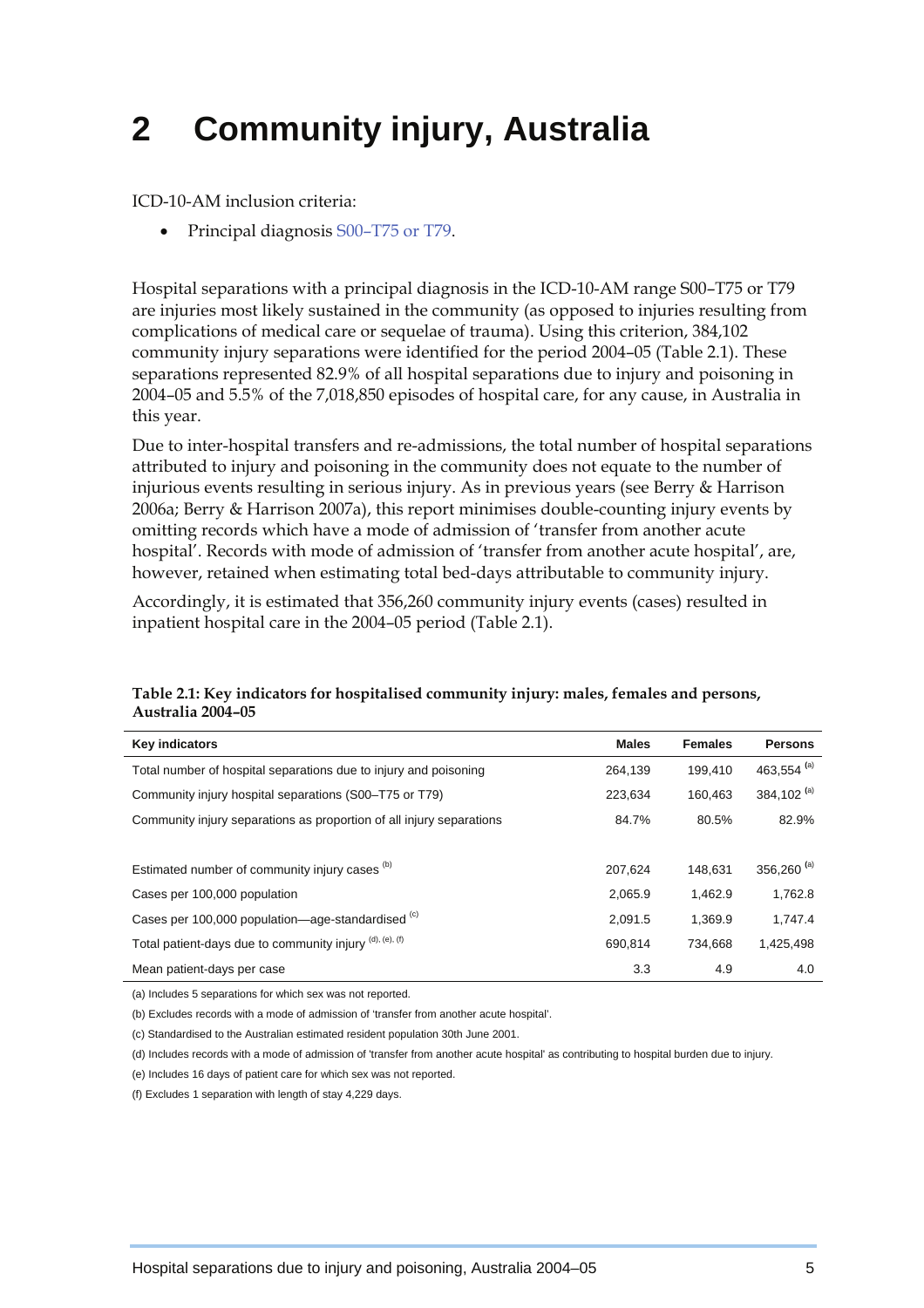## **2.1 Community injury cases**

ICD-10-AM inclusion criteria:

- Principal diagnosis S00–T75 or T79, and
- Mode of admission other than 'transfer from another acute hospital'.

As described above, an estimated 356,260 injury cases most likely occurring in the community resulted in hospitalisation in 2004–05. The age-standardised rate of these serious injury events was 1,747.4 per 100,000 population.

### **Age and sex**

The age and sex profile of hospitalised community injury in 2004–05 was very similar to that presented for earlier years (Helps et al. 2002; Berry & Harrison 2006a; Berry & Harrison 2007a). Males accounted for a higher proportion of injury cases (58.3%, *n =* 207,624) than females (*n =* 148,631) and the age-standardised rate of community injury cases for males (2,091.5 per 100,000 population) was also higher than that for females (1,369.9 per 100,000, a M:F rate ratio of 1.5 to 1).

Male age-specific rates increased in the teens, were highest in the early 20s, then declined until 70 years of age (Figure 2.1). Age-specific rates for females followed a similar pattern, but rate increases in the teens and early 20s were lower than those observed for males. In every age-group until the age of 65 years, the rates for females were lower than those for males. From the age of 75 years, however, the age-specific rates of community injury for females were substantially higher than those for males in every age-group. The age-standardised rate of hospitalised injury cases for persons aged 75 years and older overall was 4,797.5 per 100,000 population.

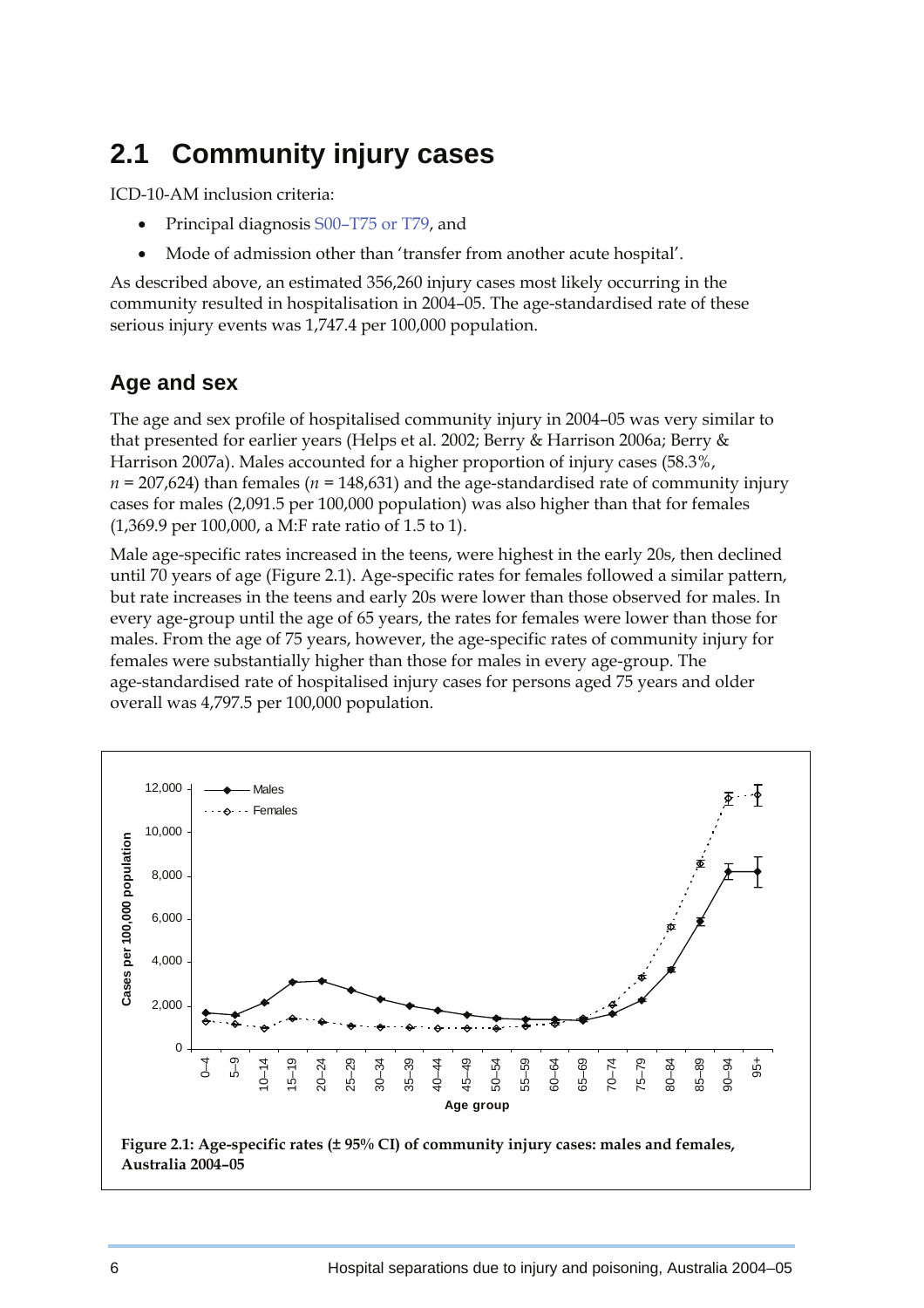### **External cause**

The most common type of external cause attributed to hospitalised community injury cases in 2004–05 described unintentional falls (35.6% of injury cases, *n =* 126,805). Unlike most other types of community injury, injuries due to falls were more common for females than for males (Table 2.2). Unintentional falls were the most frequent external cause type for both younger  $(0-14 \text{ years})$  and older  $(> 44 \text{ years})$  Australians (Table 2.3). Transportation was the second most common *specific* external cause type for hospitalised community injury for both males and females. Transportation was the leading cause of injury for persons aged 15–44 years. Overall, unintentional injuries accounted for 85.9% of all community injury cases in 2004–05.

Approximately one in eight community injury cases were due to intentional injuries in 2004–05 (13.6%, *n =* 48,305). As in previous years, males were more frequently hospitalised due to assault (7.3% of cases involving males, *n =* 15,152) while females were more frequently hospitalised for self-inflicted injuries (10.0% of cases involving females, *n =* 14,866). Hospitalised intentional injury cases were most common for Australians aged 25–44 years.

Less than one per cent of community injury cases hospitalised in 2004–05 were not assigned external cause codes fitting into the ten defined external cause categories (0.6%, *n =* 2,045). Some of these cases did not have an external cause coded or had a first-listed external cause code outside of the appropriate V01–Y89 range (19.5%, *n =* 399). Most, however, had a first external cause describing complications of surgical and medical care (80.5%, *n =* 1,646). The very small number of cases in this group supports our understanding that hospitalised injuries assigned a principal diagnosis in the range S00–T75 or T79 most likely occur in a community setting.

| <b>External cause</b>                       | <b>Males</b>    | <b>Females</b>  | Persons*        |
|---------------------------------------------|-----------------|-----------------|-----------------|
| Unintentional injuries                      |                 |                 |                 |
| Transportation                              | 34,738 (16.7%)  | 16,269 (10.9%)  | 51,009 (14.3%)  |
| Drowning                                    | 290 (0.1%)      | 166 (0.1%)      | 456 (0.1%)      |
| Poisoning, pharmaceuticals                  | 3,087(1.5%)     | 3,722 (2.5%)    | 6,809 (1.9%)    |
| Poisoning, other substances                 | 1,380 (0.7%)    | 939 (0.6%)      | 2,319 (0.7%)    |
| Falls                                       | 56,830 (27.4%)  | 69,973 (47.1%)  | 126,805 (35.6%) |
| Fires, burns & scalds                       | 3,472(1.7%)     | 1,930 (1.3%)    | 5,402 (1.5%)    |
| Other unintentional injuries                | 80,618 (38.8%)  | 32,491 (21.9%)  | 113,110 (31.7%) |
| Total unintentional injuries                | 180,415 (86.9%) | 125,490 (84.4%) | 305,910 (85.9%) |
| <b>Intentional injuries</b>                 |                 |                 |                 |
| Intentional, self-inflicted (self-harm)     | 9,017 (4.3%)    | 14,866 (10.0%)  | 23,883 (6.7%)   |
| Intentional, inflicted by another (assault) | 15,152 (7.3%)   | 5,266 (3.5%)    | 20,418 (5.7%)   |
| Undetermined intent                         | 1,832 (0.9%)    | 2,172 (1.5%)    | 4,004 (1.1%)    |
| Total intentional injuries                  | 26,001 (12.5%)  | 22,304 (15.0%)  | 48,305 (13.6%)  |
| Other or missing                            | 1,208 (0.6%)    | 837 (0.6%)      | 2,045 (0.6%)    |
| Total community injury cases                | 207,624         | 148,631         | 356,260         |

**Table 2.2: Major external cause groups for community injury cases: males, females and persons, Australia 2004–05** 

\* Persons includes 5 cases for which sex was not reported.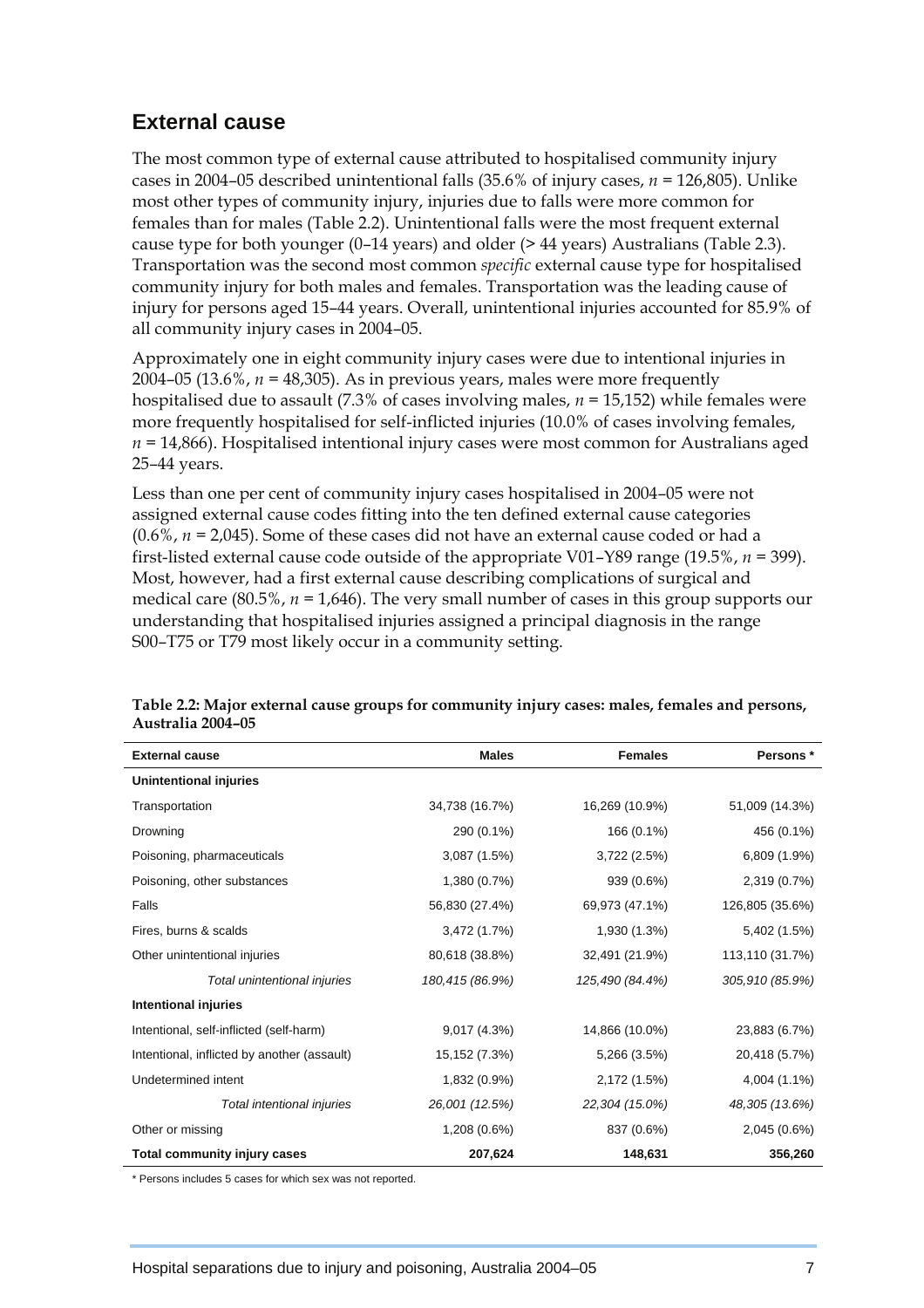| <b>External cause</b>               | $0 - 4$ | $5 - 14$ | $15 - 24$ | $25 - 44$ | $45 - 64$ | $65+$  | All ages * |
|-------------------------------------|---------|----------|-----------|-----------|-----------|--------|------------|
| Unintentional injuries              |         |          |           |           |           |        |            |
| Transportation                      | 966     | 7,580    | 13,428    | 16,114    | 8,373     | 4,547  | 51,009     |
| Drowning                            | 212     | 60       | 59        | 53        | 46        | 26     | 456        |
| Poisoning, pharmaceuticals          | 1,481   | 267      | 1,179     | 1,964     | 1,025     | 892    | 6,809      |
| Poisoning, other substances         | 421     | 112      | 429       | 713       | 404       | 240    | 2,319      |
| Falls                               | 7,110   | 16,764   | 8,053     | 13,365    | 18,837    | 62,676 | 126,805    |
| Fires, burns & scalds               | 1,384   | 692      | 797       | 1,311     | 726       | 492    | 5,402      |
| Other unintentional injuries        | 6,602   | 12,554   | 23,684    | 36,290    | 22,205    | 11,775 | 113,110    |
| Intentional injuries                |         |          |           |           |           |        |            |
| Intentional, self inflicted         | 9       | 643      | 6,948     | 10,808    | 4,600     | 875    | 23,883     |
| Intentional, inflicted by another   | 252     | 449      | 6,680     | 10,148    | 2,541     | 348    | 20,418     |
| Undetermined intent                 | 68      | 134      | 1,163     | 1,770     | 657       | 212    | 4,004      |
|                                     |         |          |           |           |           |        |            |
| Other or missing                    | 40      | 64       | 149       | 377       | 623       | 792    | 2,045      |
| <b>Total community injury cases</b> | 18,545  | 39,319   | 62,569    | 92,913    | 60,037    | 82,875 | 356,260    |

**Table 2.3: Major external cause groups for community injury cases by age, Australia 2004–05** 

*Note:* Shading denotes highest *specific* category for each age group.

\* All ages includes 2 cases for which age was not reported.

### **Place and activity**

The most common specified place of occurrence for community injury cases was the home, with more than a quarter of all hospitalised cases occurring here (26.4%, see Table 2.4). The home was a more common place of occurrence for cases involving females (36.2%, *n =* 53,871) than for males (19.4%, *n =* 40,260).

 Consistent with a high number of transportation-related injuries, 10.4% of community injury cases occurred on public streets and highways (*n =* 37,033). Injuries reported to occur in streets and highways, as well as sports and athletics areas, trade and construction areas and farms, accounted for higher proportions of cases involving males than for cases involving females.

While only 0.1% of community injury cases lacked a place of occurrence code, an unfortunately large proportion of community injuries (39.9%, *n =* 142,203) had an 'unspecified' place of occurrence recorded. Injuries occurring in an unspecified place accounted for a higher proportion of cases involving males (44.3%, *n =* 91,926) than cases involving females (33.8%, *n =* 50,276).

While one in ten community injury cases occurred whilst the person was engaged in sporting activities (10.5%, *n =* 37,253), the most frequent types of activity reported for community injury cases were 'other' and 'unspecified' activities (Table 2.5). Males were more commonly injured while playing sport (14.0% of cases involving males, *n =* 28,977) than females (5.6%, *n =* 8,275).

Another ten per cent of community injury cases occurred while the person was engaged in work of some kind (either for income or not; 9.8% of cases, *n =* 34,944). Males were more commonly injured while working for income than females (9.4% vs. 2.0% respectively) while similar proportions of males and females were injured while engaged in 'other types of work' (3.5% vs. 3.4% respectively).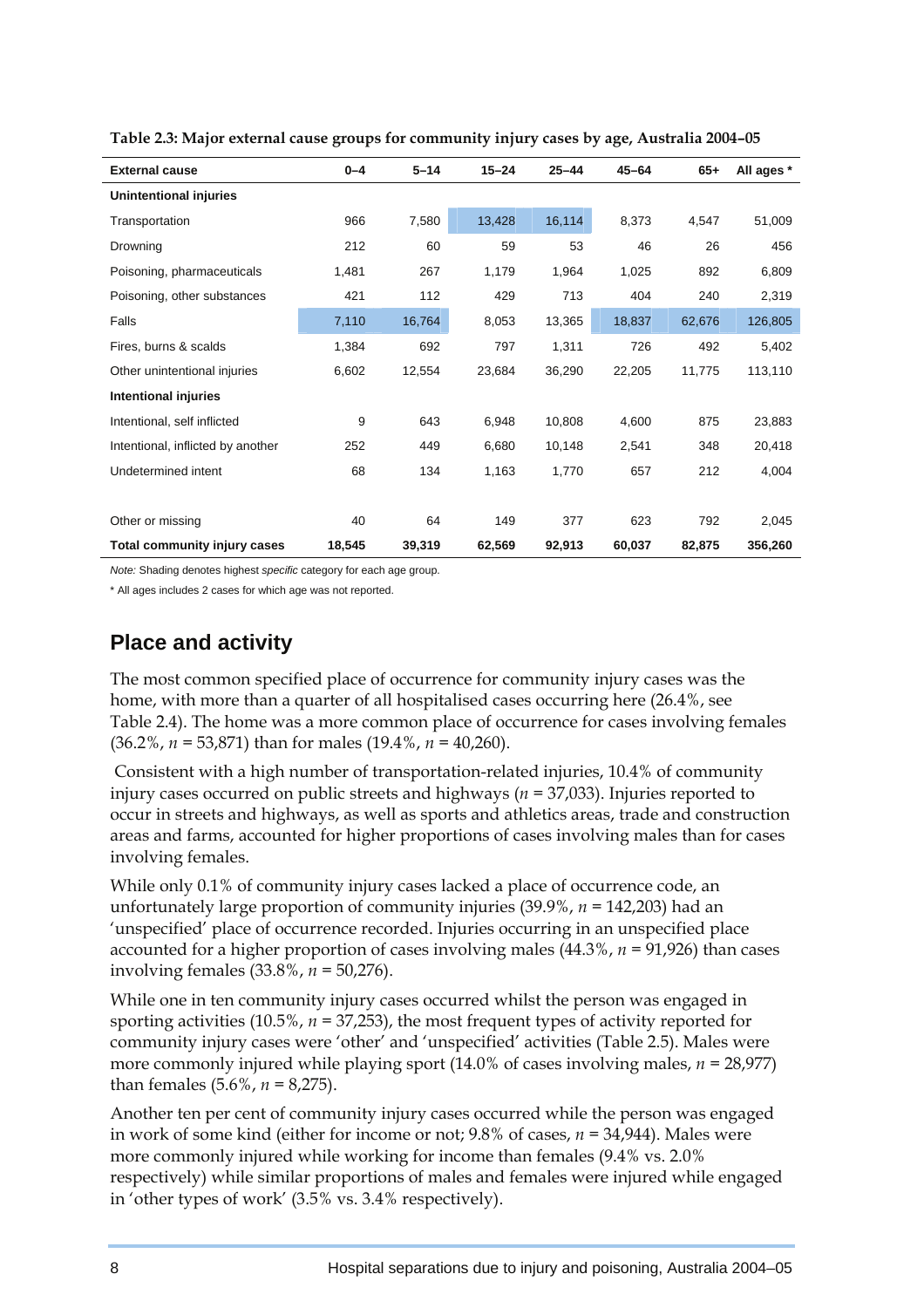| <b>Place of occurrence</b>                               | <b>Males</b>   | <b>Females</b> | Persons *       |
|----------------------------------------------------------|----------------|----------------|-----------------|
| Home                                                     | 40,260 (19.4%) | 53,871 (36.2%) | 94,133 (26.4%)  |
| Residential institution                                  | 4,404 (2.1%)   | 11,623 (7.8%)  | 16,027 (4.5%)   |
| School                                                   | 4,309 (2.1%)   | 2,424 (1.6%)   | 6,733 (1.9%)    |
| Health Service area                                      | 1,910 (0.9%)   | 2,424 (1.6%)   | 4,334 (1.2%)    |
| Other specified institution & public administrative area | 497 (0.2%)     | 601 (0.4%)     | 1,098 (0.3%)    |
| Sports & athletics area                                  | 15,655 (7.5%)  | 3,867(2.6%)    | 19,522 (5.5%)   |
| Street & highway                                         | 23,025 (11.1%) | 14,006 (9.4%)  | 37,033 (10.4%)  |
| Trade & service area                                     | 6,957(3.4%)    | 3,964(2.7%)    | 10,921 (3.1%)   |
| Industrial & construction area                           | 5,764 (2.8%)   | 374 (0.3%)     | 6,138 (1.7%)    |
| Farm                                                     | 2,774 (1.3%)   | 699 (0.5%)     | 3,473 (1.0%)    |
| Other specified place of occurrence                      | 9,919 (4.8%)   | 4,353 (2.9%)   | 14,272 (4.0%)   |
| Unspecified place of occurrence                          | 91,926 (44.3%) | 50,276 (33.8%) | 142,203 (39.9%) |
| Place not reported/not applicable                        | 224 (0.1%)     | 149 (0.1%)     | 373 (0.1%)      |
| Total                                                    | 207,624        | 148,631        | 356,260         |

#### **Table 2.4: Place of occurrence for community injury cases: males, females and persons, Australia 2004–05**

\* Persons includes 5 cases for which sex was not reported.

#### **Table 2.5: Activity at time of occurrence for community injury cases: males, females and persons, Australia 2004–05**

| <b>Activity</b>                       | <b>Males</b>    | <b>Females</b> | <b>Persons</b>  |
|---------------------------------------|-----------------|----------------|-----------------|
| While engaged in sports               | 28,977 (14.0%)  | 8,275 (5.6%)   | 37,253 (10.5%)  |
| While engaged in leisure              | 4,174 (2.0%)    | 2,355 (1.6%)   | 6,529(1.8%)     |
| While working for income              | 19,553 (9.4%)   | 2,959 (2.0%)   | 22,512 (6.3%)   |
| While engaged in other types of work  | 7,317 (3.5%)    | 5,115 (3.4%)   | 12,432 (3.5%)   |
| While resting, sleeping, eating, etc. | 6,965(3.4%)     | 10,737 (7.2%)  | 17,702 (5.0%)   |
| Other specified activity              | 37,362 (18.0%)  | 34,126 (23.0%) | 71,488 (20.1%)  |
| Unspecified activity                  | 101,946 (49.1%) | 84,130 (56.6%) | 186,080 (52.2%) |
| Activity not reported/not applicable  | 1,330 (0.6%)    | 934 (0.6%)     | 2,264 (0.6%)    |
| <b>Total</b>                          | 207,624         | 148,631        | 356,260         |

\* Persons includes 5 cases for which sex was not reported.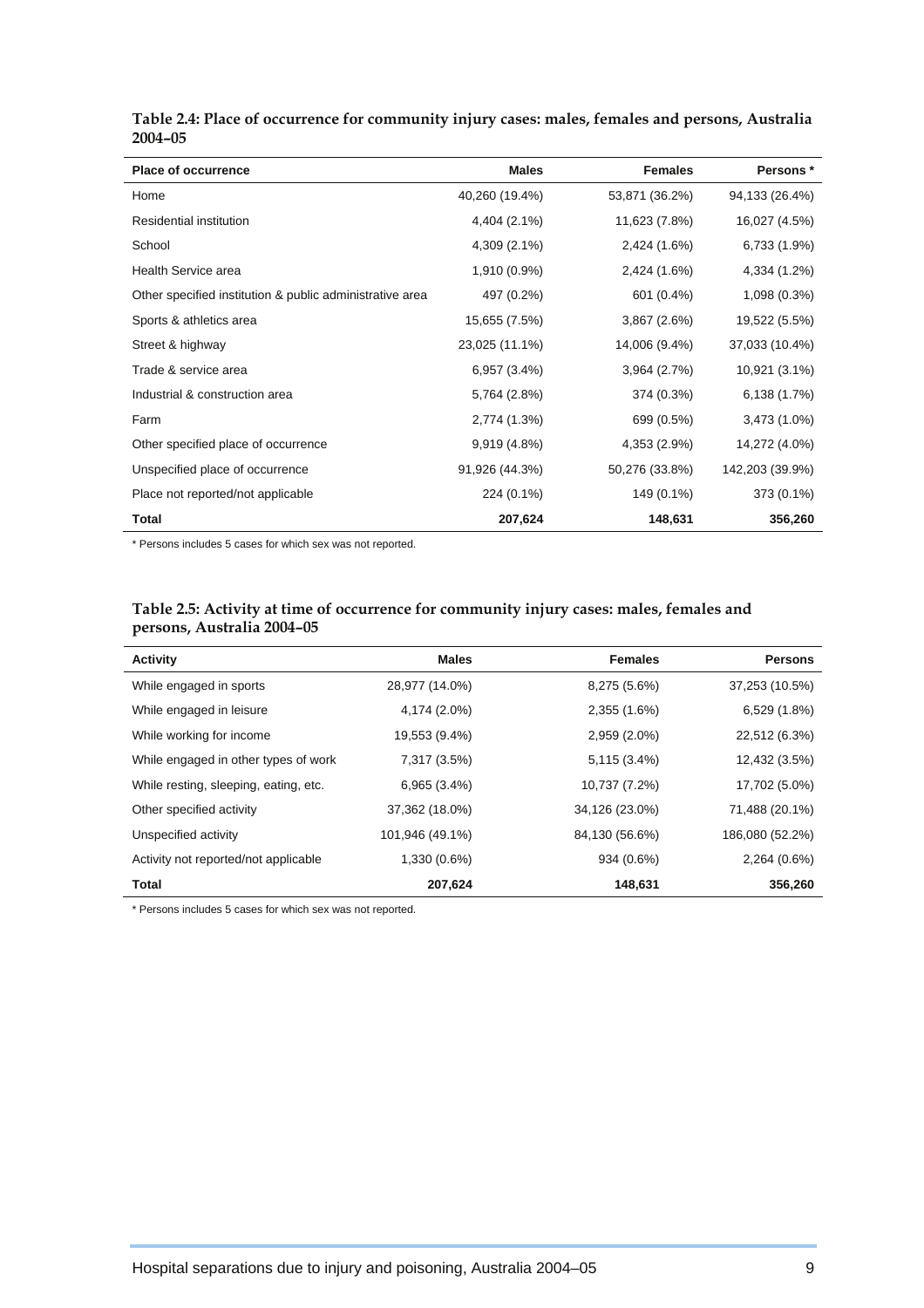### **Principal diagnosis**

The most common type of injury resulting in hospitalisation due to a community injury was a head injury  $(18.2\% \text{ of cases}, n = 64,963)$ . See Table 2.6). Head injuries were the most common principal diagnosis for both males (20.7% of cases involving males) and females (14.8%). Head injuries were common for people of all ages (Table 2.7), and were the most frequent type of principal diagnosis for young Australians aged 0–4 years and 15–24 years.

The second most common type of principal diagnosis for males described injuries to the wrist and hand (17.6%, *n =* 36,485) while the second most common type of principal diagnosis for females was an injury to the hip and thigh (12.7%, *n =* 18,855). This difference was due to the particularly high rate of injury for older females and the frequency of unintentional falls at this age; injuries to the hip and thigh being the most common type of principal diagnosis for Australians aged 65 years and older (Table 2.7).

That the third most common type of principal diagnosis for females was poisoning by drugs, medicaments and biological substances (12.3%, *n =* 18,312) similarly reflects the preponderance of females involved in injuries attributed to intentional self-harm. The third most common type of principal diagnosis for males was an injury of the knee or lower leg (12.0%, *n =* 24,972).

| <b>Principal diagnosis</b>                                  | <b>Males</b>   | <b>Females</b> | Persons *      |
|-------------------------------------------------------------|----------------|----------------|----------------|
| Injuries to the head                                        | 42,957 (20.7%) | 22,006 (14.8%) | 64,963 (18.2%) |
| Injuries to the neck                                        | 4,258 (2.1%)   | $3,164(2.1\%)$ | 7,422 (2.1%)   |
| Injuries to the thorax                                      | 8,349 (4.0%)   | 5,731 (3.9%)   | 14,082 (4.0%)  |
| Injuries to the abdomen, lower back, lumbar spine & pelvis  | 10,113 (4.9%)  | 10,220 (6.9%)  | 20,333 (5.7%)  |
| Injuries to the shoulder & upper arm                        | 13,014 (6.3%)  | 9,944 (6.7%)   | 22,958 (6.4%)  |
| Injuries to the elbow & forearm                             | 21,660 (10.4%) | 18,036 (12.1%) | 39,697 (11.1%) |
| Injuries to the wrist & hand                                | 36,485 (17.6%) | 10,766 (7.2%)  | 47,252 (13.3%) |
| Injuries to the hip & thigh                                 | 10,900 (5.2%)  | 18,855 (12.7%) | 29,756 (8.4%)  |
| Injuries to the knee & lower leg                            | 24,972 (12.0%) | 16,688 (11.2%) | 41,660 (11.7%) |
| Injuries to the ankle & foot                                | 7,701 (3.7%)   | 4,692 (3.2%)   | 12,393 (3.5%)  |
| Injuries involving multiple body regions                    | 216 (0.1%)     | 162 (0.1%)     | 378 (0.1%)     |
| Injuries to unspecified parts of trunk, limb or body region | 1,250 (0.6%)   | 1,001 (0.7%)   | 2,251 (0.6%)   |
| Effects of foreign body entering through natural orifice    | 4,014 (1.9%)   | 2,682 (1.8%)   | 6,696 (1.9%)   |
| <b>Burns</b>                                                | 4,272 (2.1%)   | 2,156 (1.5%)   | 6,428 (1.8%)   |
| Frostbite                                                   | 25 (0.0%)      | $11(0.0\%)$    | 36 (0.0%)      |
| Poisoning by drugs, medicaments & biological substances     | 10,762 (5.2%)  | 18,312 (12.3%) | 29,074 (8.2%)  |
| Toxic effects of non-medical substances                     | 4,017 (1.9%)   | 2,736 (1.8%)   | 6,753 (1.9%)   |
| Other & unspecified effects of external causes              | 1,894 (0.9%)   | 1,120 (0.8%)   | $3,014(0.8\%)$ |
| Certain early complications of trauma                       | 765 (0.4%)     | 349 (0.2%)     | 1,114(0.3%)    |
| <b>Total</b>                                                | 207,624        | 148,631        | 356,260        |

| Table 2.6: Principal diagnosis groups for community injury cases: males, females and persons, |  |  |  |
|-----------------------------------------------------------------------------------------------|--|--|--|
| Australia 2004–05                                                                             |  |  |  |

\* Persons includes 5 cases for which sex was not reported.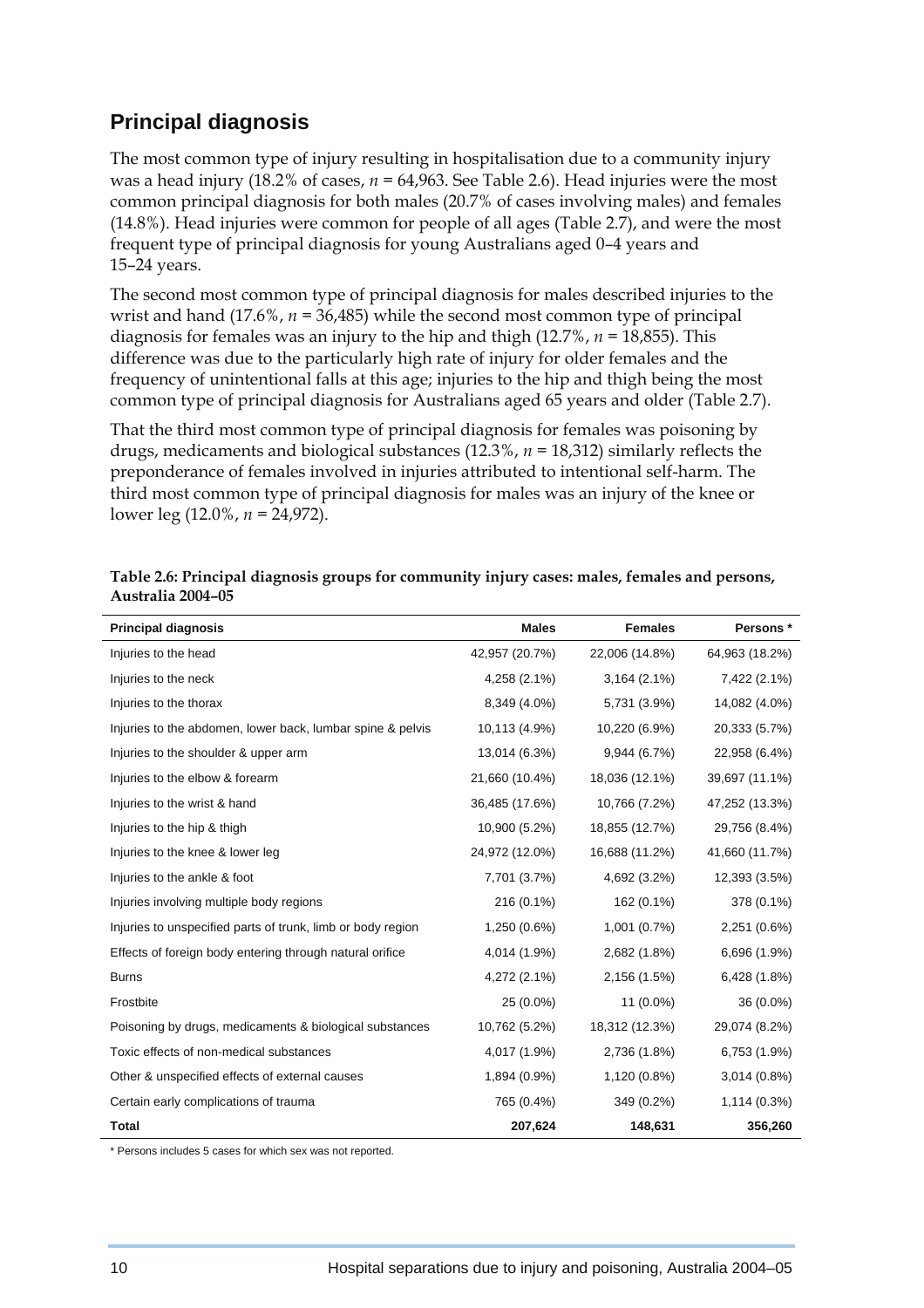| <b>Principal diagnosis</b>                                     | $0 - 4$ | $5 - 14$    | $15 - 24$ | $25 - 44$ | $45 - 64$ | $65+$  | All ages <sup>t</sup> |
|----------------------------------------------------------------|---------|-------------|-----------|-----------|-----------|--------|-----------------------|
| Injuries to the head                                           | 6,687   | 7,437       | 14,314    | 16,490    | 8,041     | 11,993 | 64,963                |
| Injuries to the neck                                           | 89      | 586         | 1,734     | 2,531     | 1,336     | 1,146  | 7,422                 |
| Injuries to the thorax                                         | 55      | 294         | 1,569     | 3,274     | 3,311     | 5,579  | 14,082                |
| Injuries to the abdomen, lower back,<br>lumbar spine & pelvis  | 281     | 1,349       | 2,772     | 4,565     | 3,122     | 8,244  | 20,333                |
| Injuries to the shoulder & upper arm                           | 1,072   | 2,946       | 3,058     | 4,666     | 4,115     | 7,101  | 22,958                |
| Injuries to the elbow & forearm                                | 1,685   | 12,896      | 5,004     | 6,660     | 6,031     | 7,421  | 39,697                |
| Injuries to the wrist & hand                                   | 1,678   | 4,046       | 11,962    | 17,289    | 9,053     | 3,224  | 47,252                |
| Injuries to the hip & thigh                                    | 484     | 964         | 1,129     | 1,832     | 2,802     | 22,545 | 29,756                |
| Injuries to the knee & lower leg                               | 502     | 3,520       | 7,496     | 12,760    | 9,095     | 8,287  | 41,660                |
| Injuries to the ankle & foot                                   | 545     | 1,681       | 2,315     | 3,833     | 2,505     | 1,514  | 12,393                |
| Injuries involving multiple body regions                       | 9       | 24          | $^\ast$   | 132       |           | 92     | 378                   |
| Injuries to unspecified parts of trunk, limb<br>or body region | 75      | 179         | 359       | 586       | 429       | 623    | 2,251                 |
| Effects of foreign body entering through<br>natural orifice    | 1,411   | 942         | 449       | 1,202     | 1,442     | 1,250  | 6,696                 |
| <b>Burns</b>                                                   | 1,482   | 790         | 994       | 1,682     | 967       | 513    | 6,428                 |
| Frostbite                                                      | 0       | $\mathbf 0$ |           | 34        |           | 0      | 36                    |
| Poisoning by drugs, medicaments &<br>biological substances     | 1,523   | 833         | 7,480     | 11,831    | 5,427     | 1,979  | 29,074                |
| Toxic effects of non-medical substances                        | 570     | 611         | 1,200     | 2,262     | 1,480     | 630    | 6,753                 |
| Other & unspecified effects of external<br>causes              | 376     | 167         | 464       | 950       | 606       | 451    | 3,014                 |
| Certain early complications of trauma                          | 21      | 54          | 195       | 334       | 227       | 283    | 1,114                 |
| <b>Total</b>                                                   | 18,545  | 39,319      | 62,569    | 92,913    | 60,037    | 82,875 | 356,260               |

**Table 2.7: Principal diagnosis groups for community injury cases by age, Australia 2004–05** 

*Note:* Shading denotes highest category for each age group.

\* Small cell counts have been suppressed.

† All ages includes 2 cases for which age was not reported.

#### **Body region**

As in previous reports (Helps et al. 2002; Berry & Harrison 2006a; Berry & Harrison 2007a), the region of the body injured is classified here according to the principal diagnosis for the record. If a person is admitted due to multiple injuries, the most serious injury is normally coded as principal diagnosis and others as additional diagnoses. Our classification of 'other injuries not specified by body part' therefore generally refers to systemic injuries such as drowning and submersion or poisoning rather than injuries to multiple parts of the body.

The shoulder and upper limb region was the most commonly injured body region for community injury cases requiring hospitalisation in 2004–05. This body region was injured in a higher proportion of cases involving males (34.3%, *n =* 71,159) than for cases involving females (26.1%, *n =* 38,746). Injuries to the hip and lower limb region were also common, and this was the most frequently injured body region for females (27.1% vs. 21.0% for males). As described above, head injuries were more common for males than for females.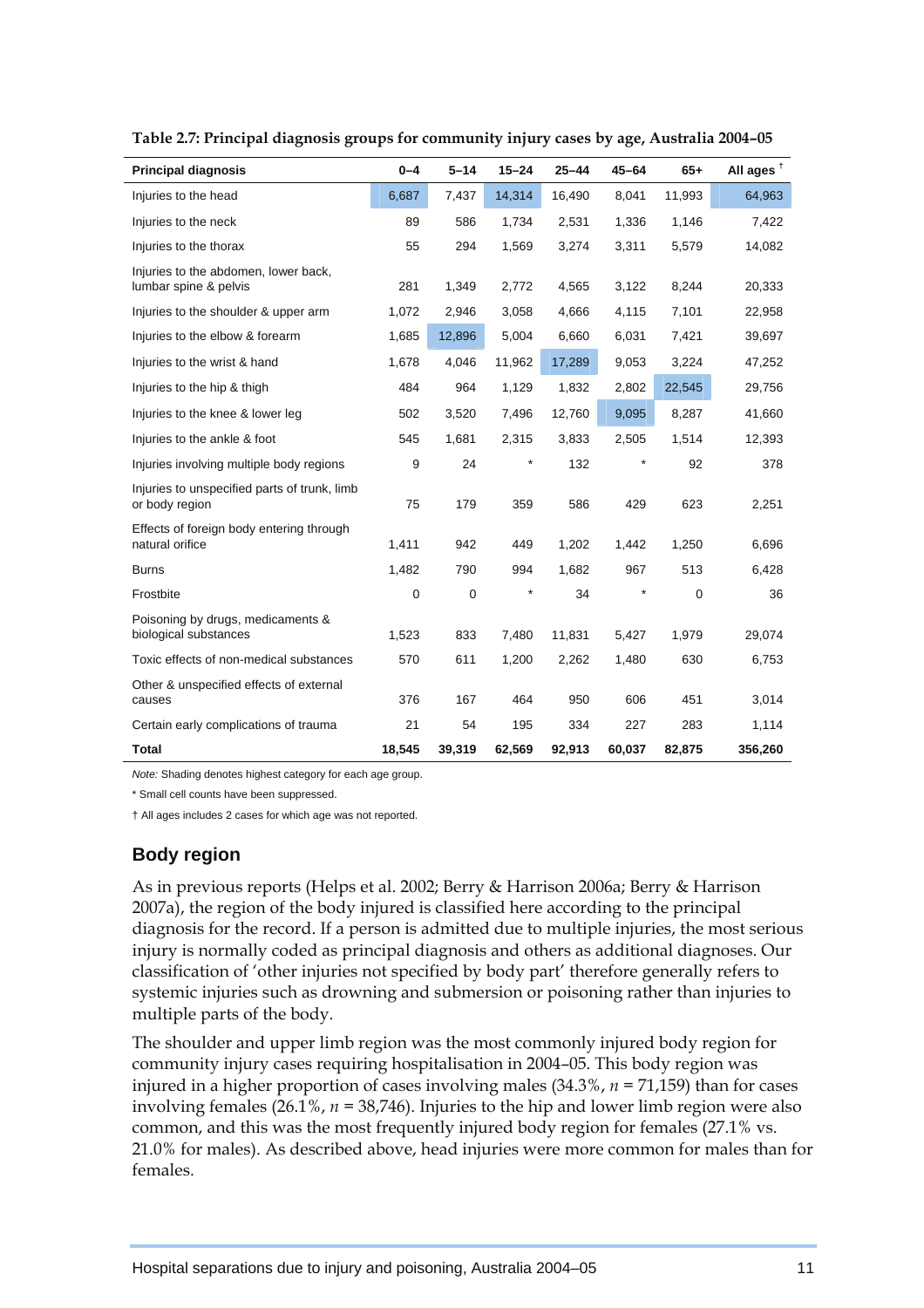As can be seen in Figure 2.2, the proportion of community injury cases involving injuries to the hip and thigh and trunk region increased with age. Head injuries accounted for a large proportion of injuries in children aged 0–4 years compared to other age groups and injuries to the shoulder and upper arm were common in children 5–14 years.



### **High threat to life**

Hospitalised injuries with an International Classification of Diseases-based injury severity score (ICISS) of less than 0.941 are considered to represent a high threat to life (Stephenson et al. 2003; Stephenson et al. 2004, also section 9.5).

In 2004–05, one in six community injury cases (16.4%, *n =* 58,550) were classed as high threat to life cases (Table 2.8). Similar number of high threat to life cases involved males (*n =* 29,970) and females (*n =* 28,577). As more males than females were hospitalised due to community injury overall, high threat to life cases represented a smaller proportion of all cases involving males (14.4%) than for females (19.2%).

Falls and transportation-related injuries were the most common causes of high threat to life cases for both males and females, and accounted for more than three-quarters of high threat to life community injuries for persons overall (78.0%, *n =* 45,642). About a quarter of all falls and transportation-related community injury cases were considered to represent a high threat to life (Table 2.8). Nearly all cases of drowning and submersion were considered of high threat (90.8%, 414) while less than two per cent of cases of poisoning by pharmaceuticals were judged as being a high threat to life (1.9%). Interestingly, while more females are admitted to hospital due to self-inflicted injuries than males (14,866 vs. 9,017, respectively), more self-harm cases involving males were classed as being of high threat to life; 7.1% of self-harm cases for males were a high threat to life, compared to only 2.5% of female cases.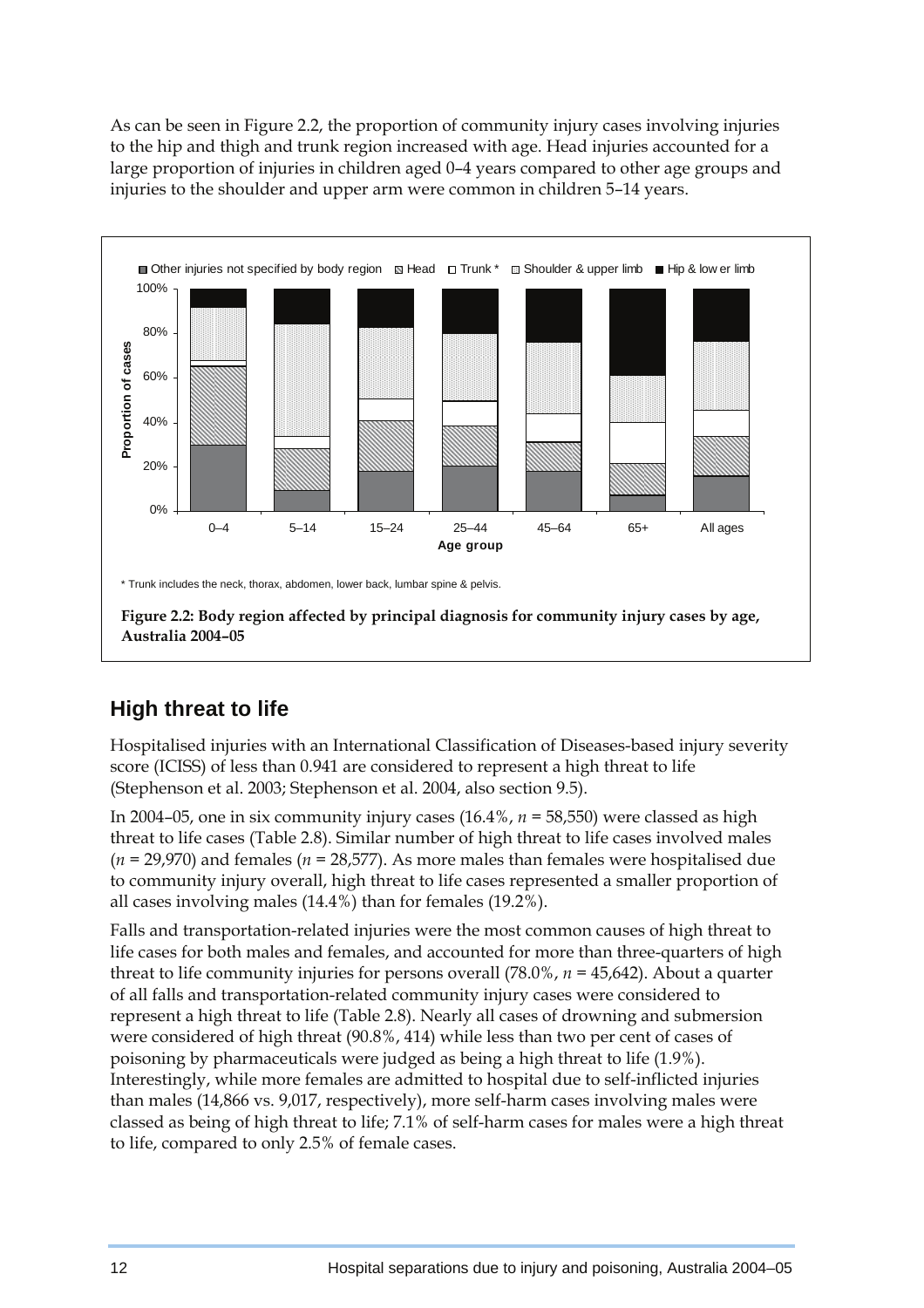High threat to life transportation injuries were more common than high threat to life fall-related injuries for children aged 5–14, but otherwise the age-related patterns of high threat to life cases was similar to that observed for all community injury (Table 2.3 previously).

|                                     | <b>Males</b> |                     | <b>Females</b>               |      |        | Persons <sup>(b)</sup> |  |
|-------------------------------------|--------------|---------------------|------------------------------|------|--------|------------------------|--|
| <b>External cause</b>               | Count        | Per cent<br>of type | Per cent<br>Count<br>of type |      | Count  | Per cent<br>of type    |  |
| <b>Unintentional injuries</b>       |              |                     |                              |      |        |                        |  |
| Transportation                      | 9,512        | 27.4                | 4,052                        | 24.9 | 13,566 | 26.6                   |  |
| Drowning                            | 259          | 89.3                | 155                          | 93.4 | 414    | 90.8                   |  |
| Poisoning, pharmaceuticals          | 67           | 2.2                 | 59                           | 1.6  | 126    | 1.9                    |  |
| Poisoning, other substances         | 105          | 7.6                 | 44                           | 4.7  | 149    | 6.4                    |  |
| Falls                               | 11,588       | 20.4                | 20,487                       | 29.3 | 32,076 | 25.3                   |  |
| Fires, burns & scalds               | 979          | 28.2                | 468                          | 24.2 | 1,447  | 26.8                   |  |
| Other unintentional injuries        | 3,205        | 4.0                 | 1,858                        | 5.7  | 5,063  | 4.5                    |  |
| Total unintentional injuries        | 25,715       | 14.3                | 27,123                       | 21.6 | 52,841 | 17.3                   |  |
| <b>Intentional injuries</b>         |              |                     |                              |      |        |                        |  |
| Intentional, self inflicted         | 639          | 7.1                 | 376                          | 2.5  | 1,015  | 4.2                    |  |
| Intentional, inflicted by another   | 3,362        | 22.2                | 884                          | 16.8 | 4,246  | 20.8                   |  |
| Undetermined intent                 | 108          | 5.9                 | 72                           | 3.3  | 180    | 4.5                    |  |
| Total intentional injuries          | 4,109        | 15.8                | 1,332                        | 6.0  | 5,441  | 11.3                   |  |
| Other and/or missing                | 146          | 12.1                | 122                          | 14.6 | 268    | 13.1                   |  |
| <b>Total community injury cases</b> | 29,970       | 14.4                | 28,577                       | 19.2 | 58,550 | 16.4                   |  |

#### **Table 2.8: Major external cause groups for high threat to life (a) community injury cases: males, females and persons, Australia 2004–05**

(a) High threat to life cases defined as ICISS < 0.941 (Stephenson et al. 2004).

(b) Persons includes 3 cases for which sex was not reported.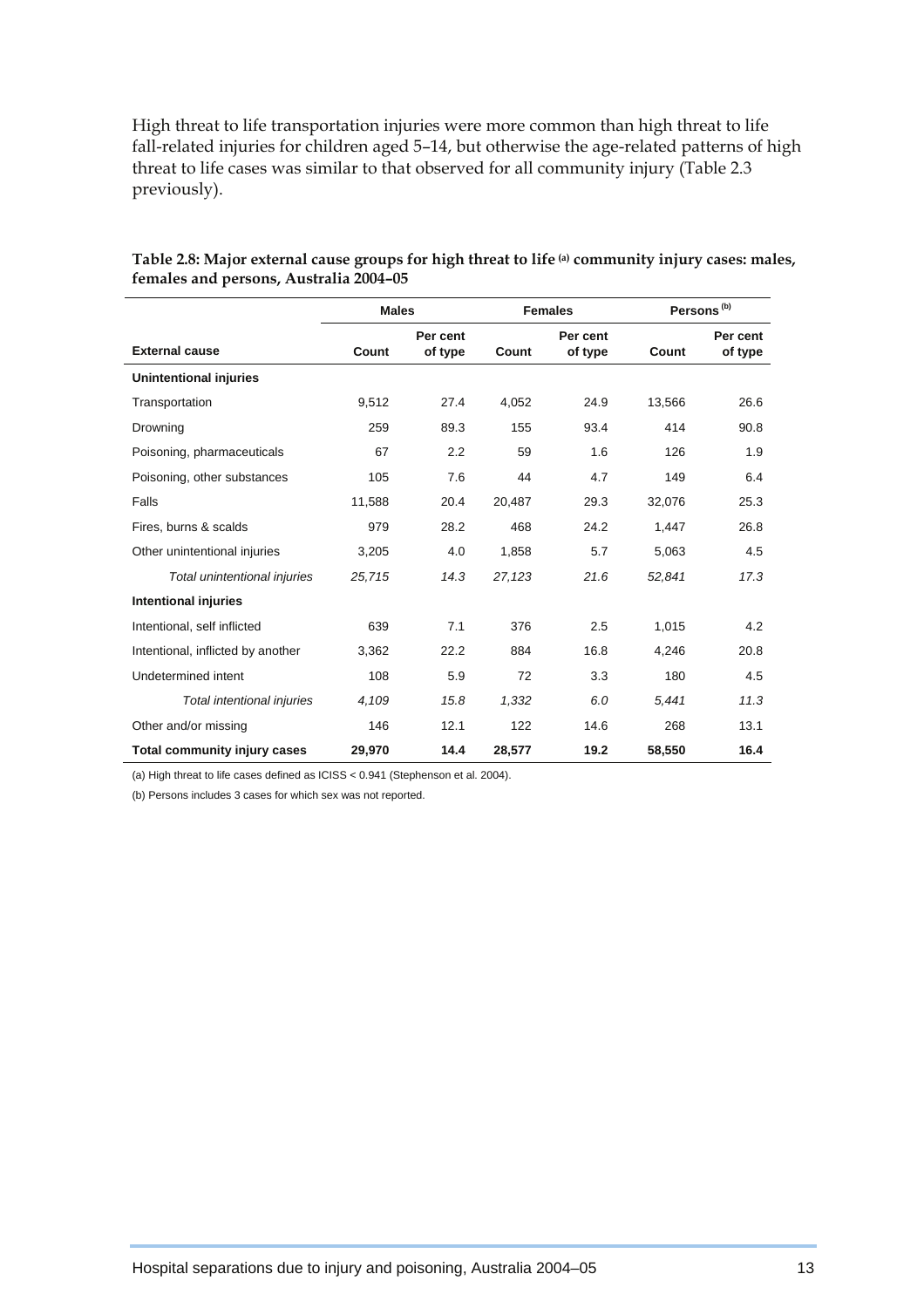### <span id="page-9-0"></span>**Length of stay**

'Patient-days' are the number of full or partial days a patient received care during their hospital admission. Unlike the previous sections, which discuss the estimated number of *cases* of hospitalised injury in 2004–05, analysis of patient-days includes the inward transfer separations omitted from the case analyses (as these transfers also contribute to the total *burden* of hospital care due to community injury). Accordingly, mean lengths of stay per injury case have been calculated in this report by dividing the total number of patient-days attributed to community injury separations in 2004–05 by the estimated number of cases.

The total number of patient-days attributed to hospitalised community injury in 2004–05 was 1,425,498[\\*](#page-9-0). Episodes of care for community injuries in 2004–05 were frequently short; a third of records directly related to community injury separated from hospital on the same day as admitted (34.2%%, *n =* 131,233) and nearly two-thirds of separations, including the same-day separations, had a length of stay of only one day (62.5%, *n =* 239,941). Only five per cent of episodes of care due to community injury required a hospital stay of more than a fortnight (5.3%, *n =* 20,237).

While a larger proportion of the estimated number of community injury cases involved males (58.3%), males accounted for only 48.5% of patient-days due to community injury (*n =* 690,814). Most likely due to the high rate of injury cases for older females, 51.5% of patient-days in 2004–05 (*n =* 734,668) involved females. Accordingly, the mean length of stay per case was shorter for males (3.3 days) than for females (4.9 days). The mean length of stay per case for persons overall was 4.0 days. Mean lengths of stay per case were similar for males and females in each age group, and mean lengths of stay increased markedly with age for both males and females (Figure 2.3).



 $\overline{a}$ 

<sup>\*</sup> One separation had a length of stay of 4,229 days recorded (over 11 years) and was omitted from this analysis.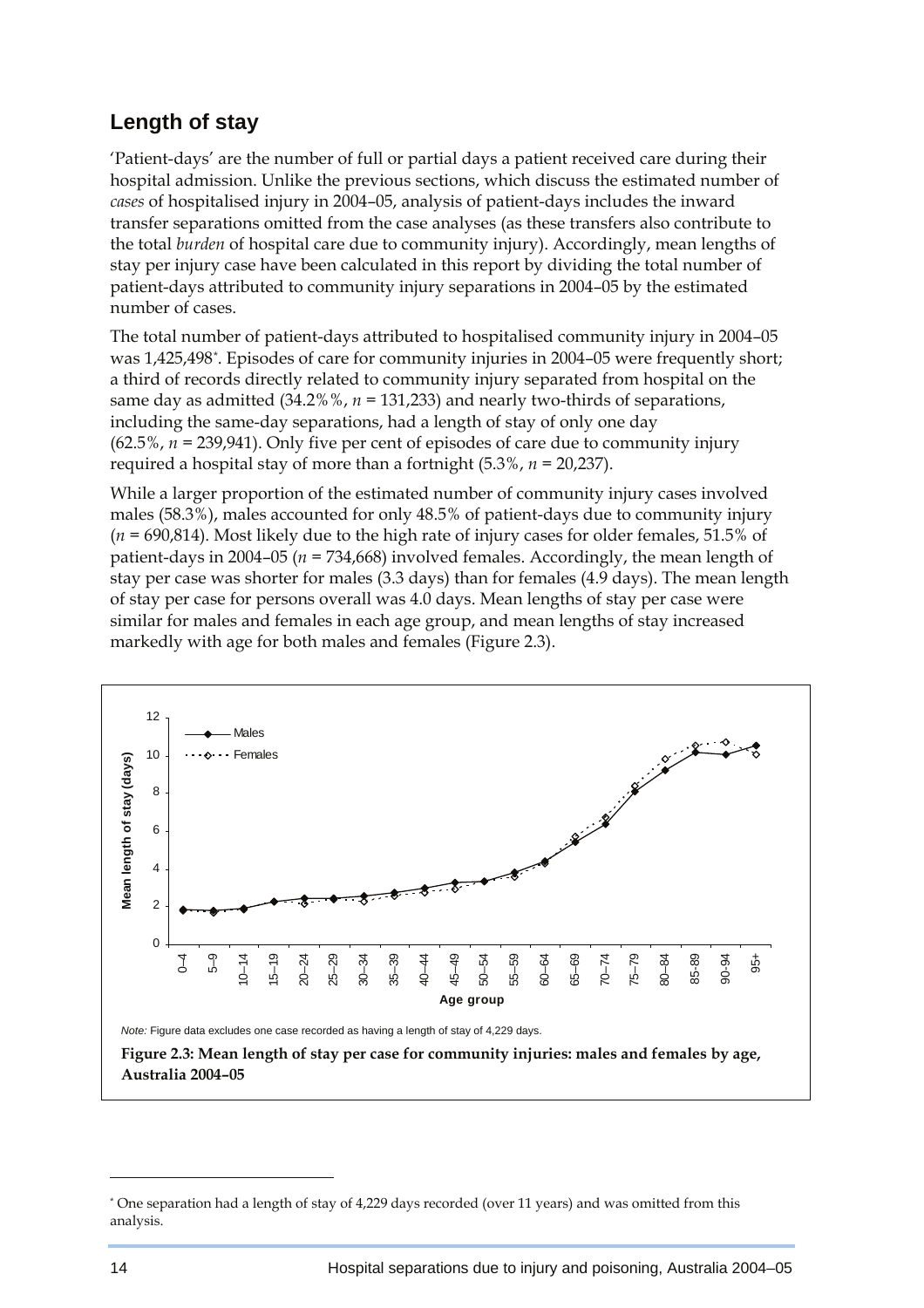Figure 2.4 describes the mean length of stay per community injury case for males and females according to external cause. Injuries due to falls had the longest mean length of stay per case for both females (7.1 days) and persons overall (6.1 days). Injuries due to fire, burns and scalds had the longest mean length of stay per case for males however (5.5 days, compared to 4.9 days per falls case for males). Injuries due to fire, burns and scalds had the second-longest mean length of stay per case for persons overall (5.4 days). Injuries described here as 'other or missing external causes' (chiefly complications of surgical and medical care) had the third-longest mean length of stay per case (person: 5.3 days) and the mean length of stay for females with these injuries was substantially longer than that for males. Transportation injuries had the fourth-longest mean length of stay per case (4.5 days) and this was similar for both males and females. Length of stay can be considered a rough measure of injury severity and these findings correlate with our analysis of high threat to life community injury cases in the previous section.

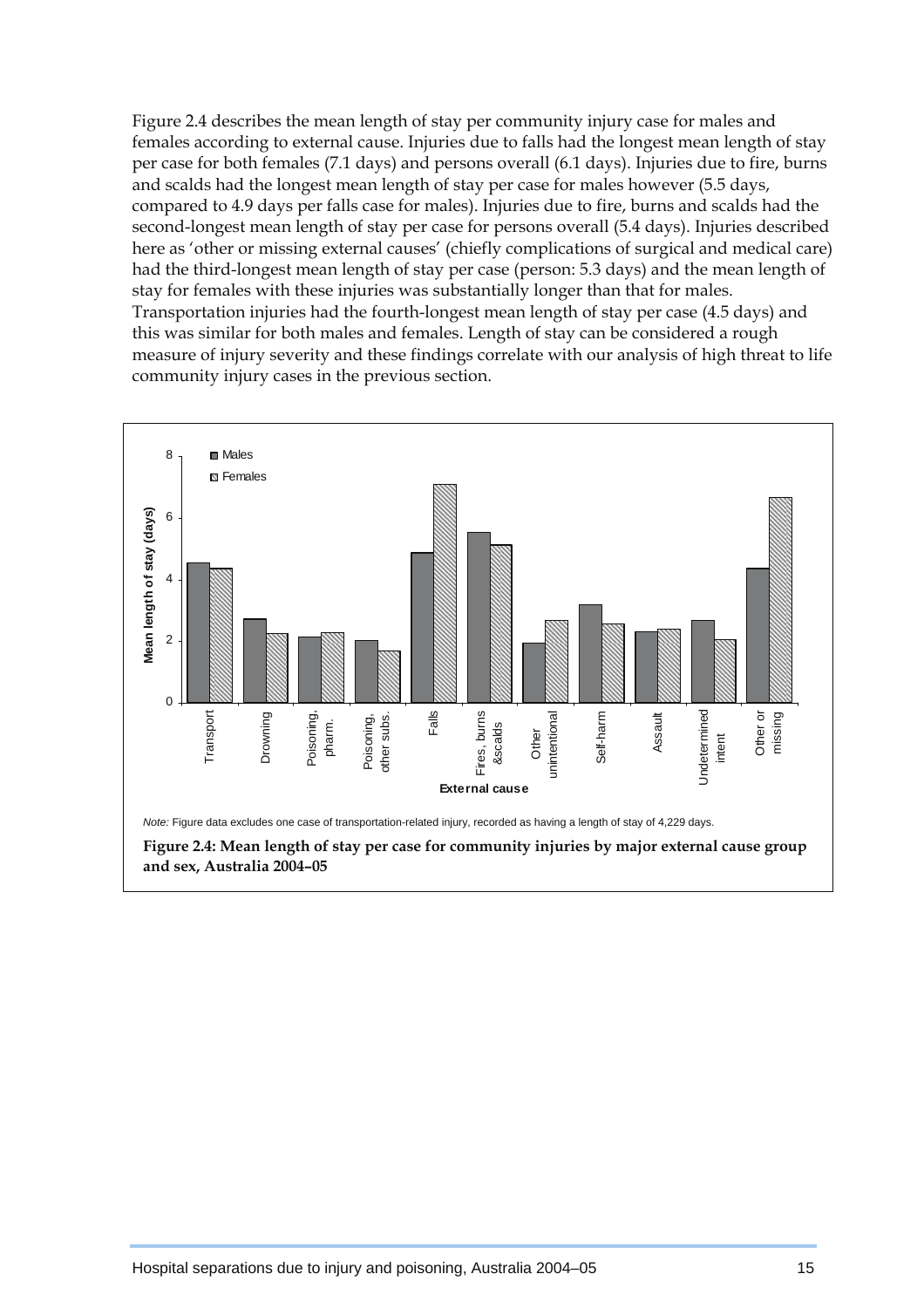### **State of usual residence**

Rates of hospitalised community injury cases in 2004–05 were analysed according to the state of usual residence of the patient. This does not necessarily reflect the state in which the injury event or hospitalisation occurred; the person may have been injured (and hospitalised) outside of their state of usual residence (e.g. while on holiday) or the person may have been injured in their home state but hospitalised in a different jurisdiction according to the level of care required or the availability of hospital services. Nonetheless, given the availability of population data at state-level, this method is considered to be the best measure of the distribution of serious injury cases across the nation.

Similar to previous reports (Berry & Harrison 2006a; Berry & Harrison 2007a), residents of the Northern Territory had the highest rate of hospitalised community injury cases in 2004–05 (2,596.6 per 100,000 population), and both male and female rates were significantly higher than those for the other states and territories (Figure 2.5). Rates of hospitalised injury cases for residents of Queensland were also significantly higher than other states and territories (other than the Northern Territory); 1,908.4 per 100,000 population. Again, this significant difference was observed for both males and females resident in Queensland. The lowest rate of hospitalised injury cases in 2004–05 was observed for both males and females resident in the Australian Capital Territory (persons: 1,339.2 per 100,000 population).

Less than 0.2% of community injury cases in 2004–05 (*n =* 693) involved Australians resident in the Cocos and Keeling Islands, Christmas Island and Jervis Bay. Rates were not calculated for these populations. In addition, 2,790 records for community injury cases in 2004–05 did not provide a state of usual residence (0.8% of all cases). It is thought that a large proportion of these cases involved international visitors.



 **Figure 2.5: Age-standardised rates (± 95% CI) for community injury cases: males and females by state of usual residence, 2004–05**